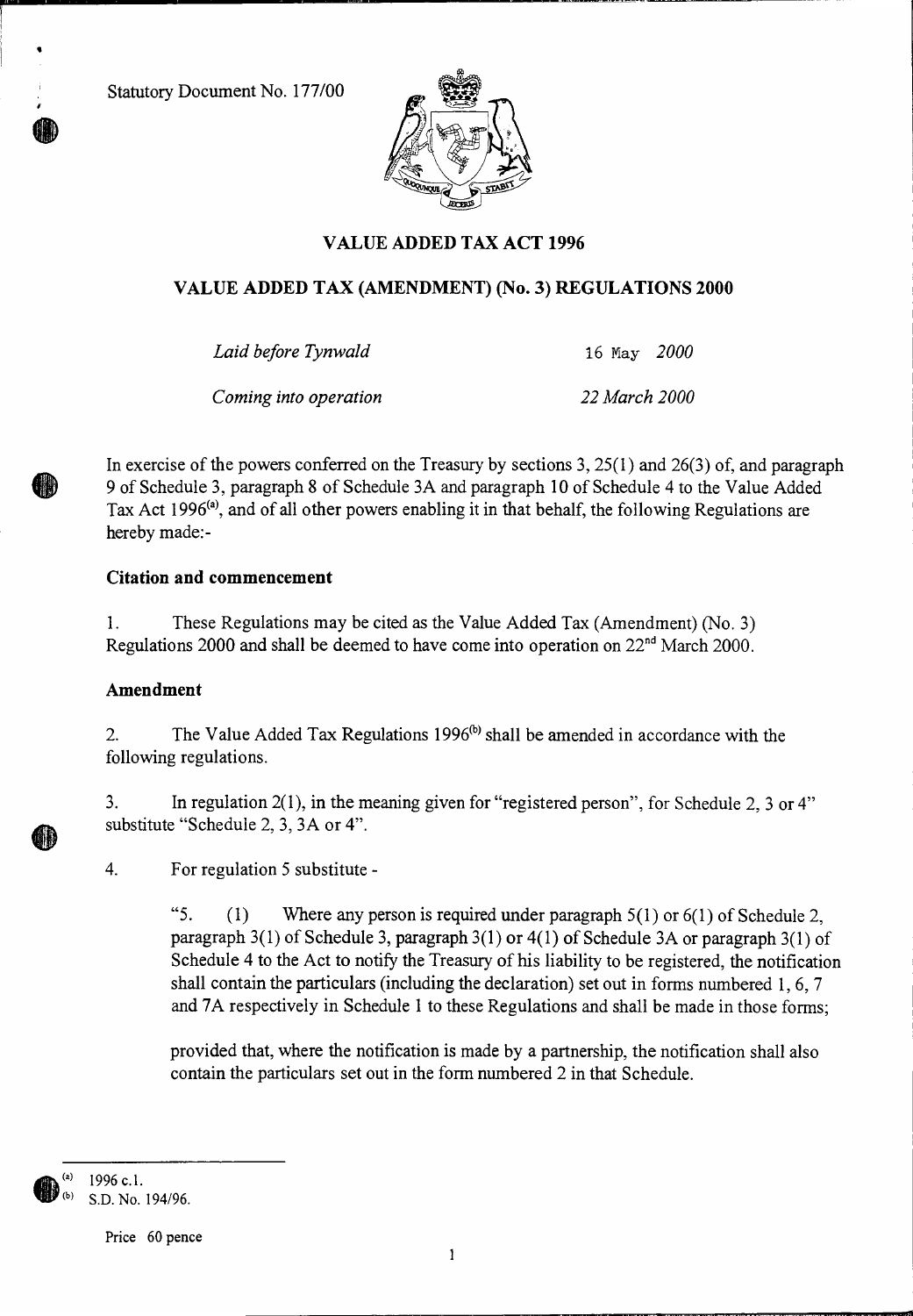(2) Every registered person except one to whom paragraph 11, 12, 13(1), (2) or (3) of Schedule 2, paragraph 5 of Schedule 3, paragraph 5 of Schedule 3A or paragraph 5 of Schedule 4 to the Act applies, shall, within 30 days of any changes being made in the name, constitution or ownership of his business, or of any other event occurring which may necessitate the variation of the register or cancellation of his registration, notify the Treasury in writing of such change or event and furnish it with full particulars thereof

(3) Every notification by a registered person under paragraph 11 or 12 of Schedule 2, paragraph 5 of Schedule 3, paragraph 5 of Schedule 3A or paragraph 5 of Schedule 4 to the Act shall be made in writing to the Treasury and shall state -

- (a) the date on which he ceased to make, or have the intention of making, taxable supplies; or
- (b) where paragraph 12(a) of Schedule 2 to the Act applies, the date on which he ceased to make, or have the intention of making, supplies within paragraph 10(2) of that Schedule; or
- (c) where paragraph 12(b) of Schedule 2 to the Act applies, the date on which he made, or formed the intention of making, taxable supplies; or
- (d) where paragraph 5(1) of Schedule 3 to the Act applies, the date on which he ceased to be registrable by virtue of paragraph 5(4) of that Schedule; or
- (e) where paragraph 5(1) of Schedule 3A to the Act applies, the date on which he ceased to make, or have the intention of making, relevant supplies within the meaning of paragraph 9 of that Schedule; or
- (f) where paragraph 5(1) of Schedule 4 to the Act applies, the date on which he ceased to be registrable by virtue of paragraph 5(3) of that Schedule.".

5. In regulation 25(1)(b) for "Schedules 1, 2 and 3" substitute "Schedules 1, 2, 3 and 3A".

6. In each of sub-paragraphs (c), (d) and (e) of regulation 99(1) after "Schedule 1" insert ", 2, 3 or 3A".

7. The form numbered 7A in the Schedule to these Regulations is added to Schedule 1 to the Value Added Tax Regulations 1996 immediately after Form No. 7.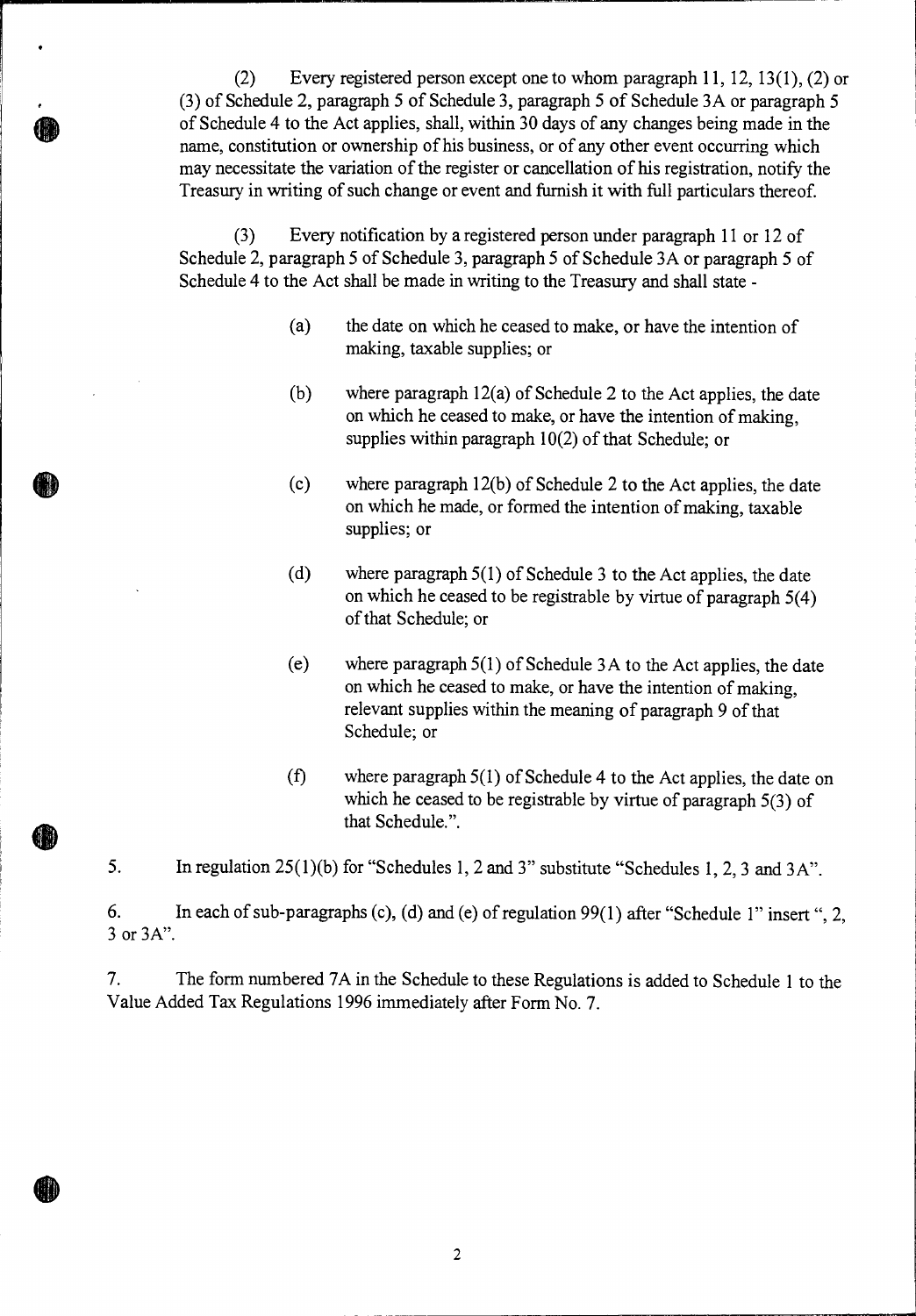### **SCHEDULE** Regulation 7

The form which is to be added to the Value Added Tax Regulations 1996 is as follows.

"Form No. 7A



Regulation 5(1)

# **Value Added Tax**

### **VAT Registration Notification**

*This notification form must only be filled in if you have to register because you are making relevant supplies in the Isle of Man and you have no place of business here. Section 7 of VAT Notice 700/4 Registration for VAT: Non-established taxable persons gives more information about this and will help you to answer the questions on the form.* 

### **Please answer all questions. Write clearly in black in and use CAPITAL LETTERS**

#### **Name**

1. Sole proprietors - please give your full name. Partnerships - please give your trading name. If you do not have one, give the names of all partners *(partnerships must also complete form VAT 2).*  Corporate or unincorporated bodies - please give the name of the company, LLC, club, association etc.

2. Do you have a trading name?

| Yes |  | N٥ |  |
|-----|--|----|--|
|-----|--|----|--|

Please give the trading name of the business.

### **Business address**

3. Please give the address of your principal place of business.

| Postcode               | Phone number |
|------------------------|--------------|
| E-mail                 | Fax number   |
| <b>Website</b> address |              |

**VAT 1C MAN**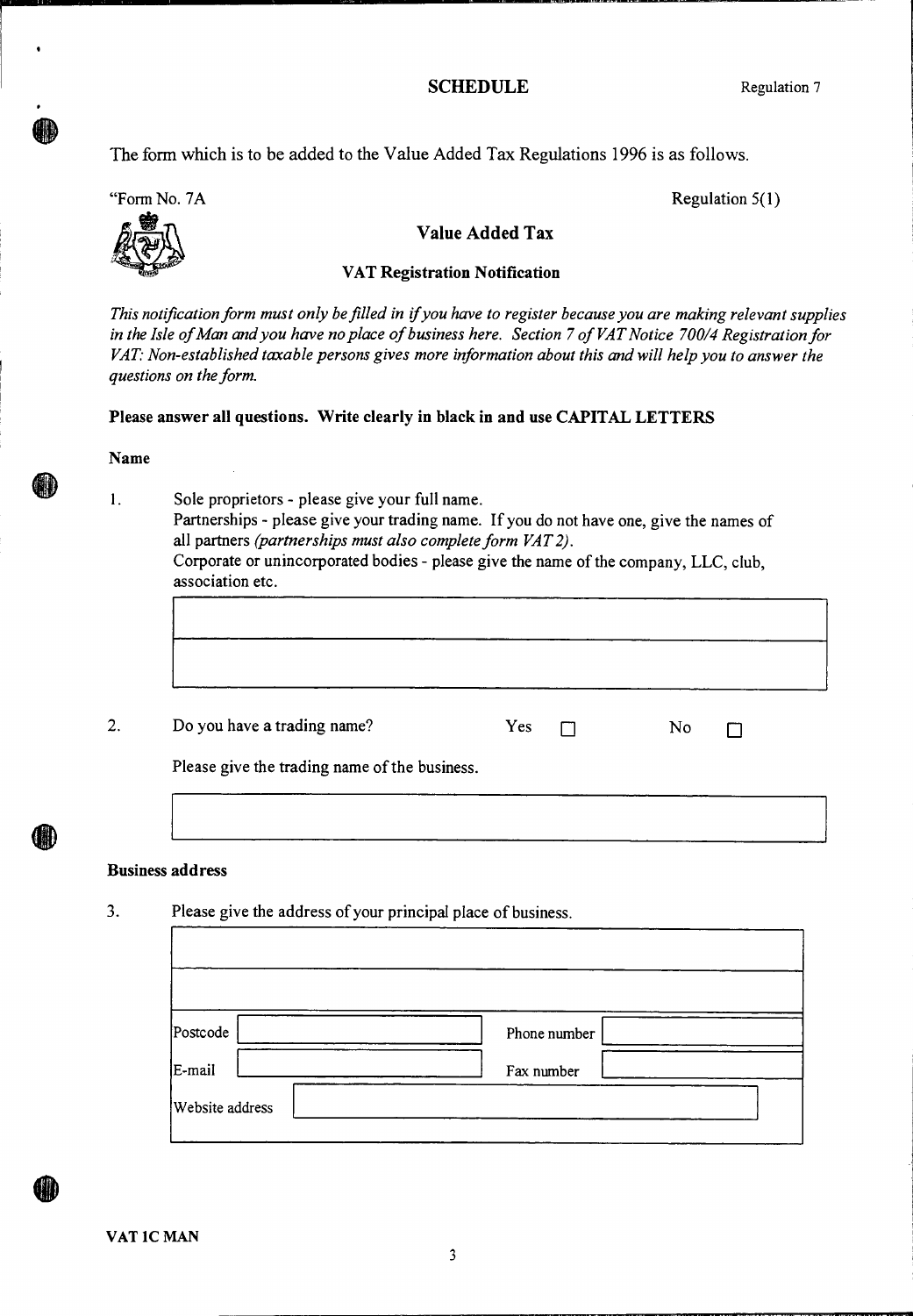## **Tax representative**

 $\bullet$ 

4. If you have appointed a tax representative to deal with your VAT matters in the Island please give details below.

|          | Phone number |  |
|----------|--------------|--|
| Postcode | Fax number   |  |
|          |              |  |

## **Status**

5. What is the structure/legal status of the business? *(Please tick)* 

| Sole Proprietor $\Box$ |   | Partnership                                      |      |  |
|------------------------|---|--------------------------------------------------|------|--|
| Corporate body $\Box$  |   | (Please give your company incorporation details) |      |  |
|                        |   | Certificate number                               | Date |  |
| <b>LLC</b>             |   | Certificate number                               | Date |  |
| Unincorporated body    | П | Please give details                              |      |  |
|                        |   |                                                  |      |  |

## **Business activities**

6. What does your business do or intend to do? Tell us about your current or intended business activities.



#### **Bank details**

7.Please give your bank details or your tax representative's bank details.

| Sort code                                   | Account number          |  |
|---------------------------------------------|-------------------------|--|
|                                             | Ωľ                      |  |
|                                             | Girobank account number |  |
| No bank account <i>(please tick)</i> $\Box$ |                         |  |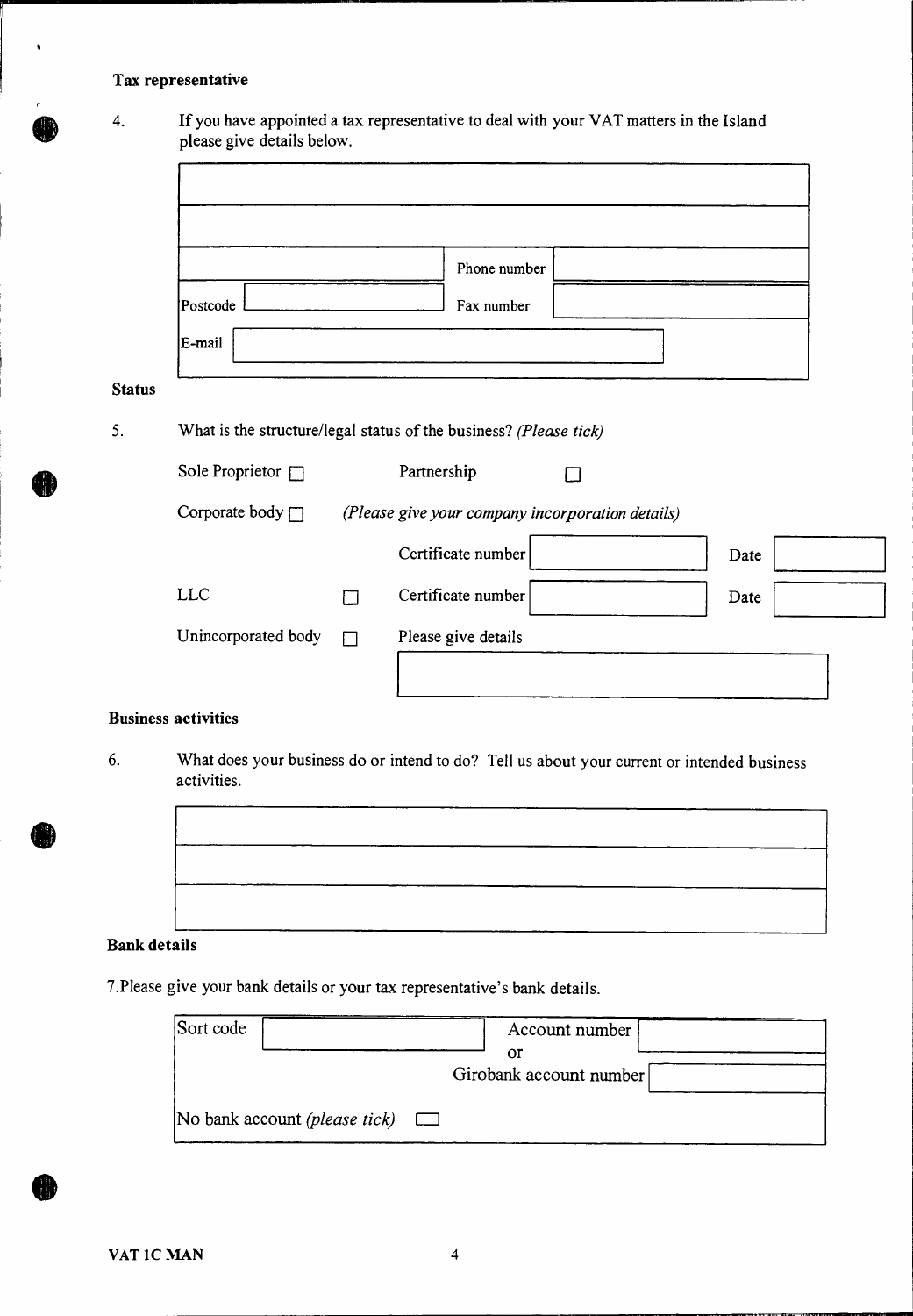# **Computer accounts**

 $\bullet$ 

| 8.  | Is your accounting system computerised?                                                                                                                             |
|-----|---------------------------------------------------------------------------------------------------------------------------------------------------------------------|
|     | Yes (Give details below)<br>No<br>ſТ<br>$\mathsf{L}$                                                                                                                |
|     | Computer type                                                                                                                                                       |
|     | Software<br>Version                                                                                                                                                 |
|     |                                                                                                                                                                     |
|     | <b>Relevant supplies</b>                                                                                                                                            |
| 9.  | Have you made any relevant supplies yet? (Please tick one box)                                                                                                      |
|     | Yes, I made my first relevant supply on<br>П                                                                                                                        |
|     | No, but I expect to make my first relevant supply on<br>$\mathsf{L}$                                                                                                |
| 10. | When did you first have reasonable grounds to believe that you were going to make<br>relevant supplies?                                                             |
|     | Date                                                                                                                                                                |
| 11. | What value of relevant supplies do you expect to make in the next 12 months?                                                                                        |
|     | £                                                                                                                                                                   |
|     |                                                                                                                                                                     |
| 12. | Do you make any other taxable supplies in the Island/UK?                                                                                                            |
|     | Yes<br>No                                                                                                                                                           |
|     | If, "Yes", enter the estimated value of all taxable supplies, other than your relevant<br>supplies, that you expect to make in the Island/UK in the next 12 months. |
|     | £                                                                                                                                                                   |
|     | <b>Transfer of assets</b>                                                                                                                                           |
| 13. | Are you registering because VAT has been recovered by a predecessor in connection with<br>the relevant supplies you have made, or intend to make?                   |
|     | Yes<br>No                                                                                                                                                           |
|     | If "Yes", give the name(s) and address(es) of the person(s) who recovered VAT under<br>either the Eighth or Thirteenth Directive refund schemes.                    |
|     |                                                                                                                                                                     |
|     |                                                                                                                                                                     |
|     |                                                                                                                                                                     |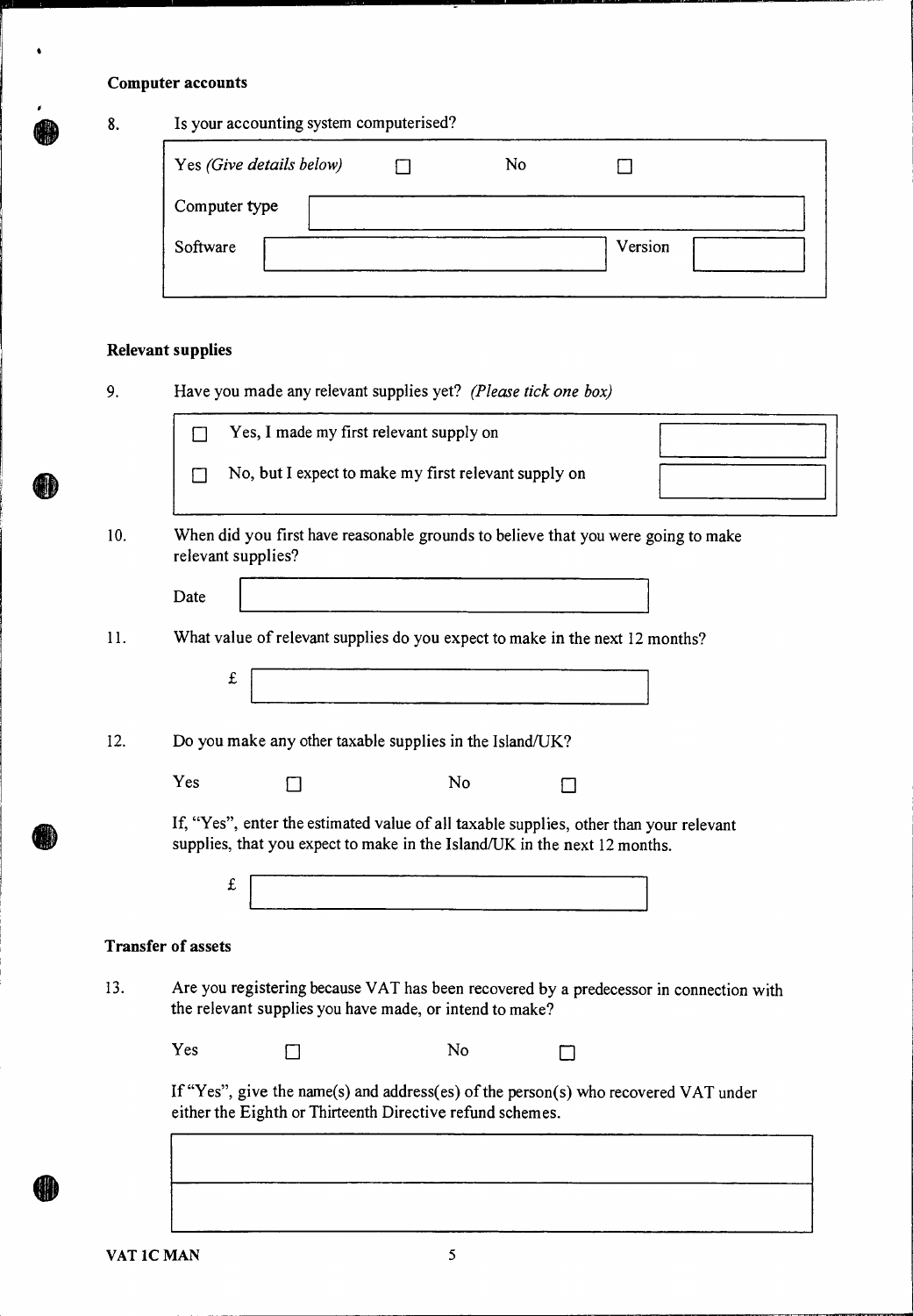# **Exemption**

 $\bullet$ 

| 14. | Do you want exemption from registration because your relevant supplies are wholly<br>zero-rated? |                                              |                                                                                      |  |                                                                                             |  |  |  |
|-----|--------------------------------------------------------------------------------------------------|----------------------------------------------|--------------------------------------------------------------------------------------|--|---------------------------------------------------------------------------------------------|--|--|--|
|     | Yes                                                                                              |                                              | No                                                                                   |  |                                                                                             |  |  |  |
|     |                                                                                                  |                                              | If "Yes", give the expected value of your zero-rated supplies in the next 12 months. |  |                                                                                             |  |  |  |
|     |                                                                                                  | Zero-rated relevant supplies £               |                                                                                      |  |                                                                                             |  |  |  |
|     | <b>Other VAT registrations</b>                                                                   |                                              |                                                                                      |  |                                                                                             |  |  |  |
| 15. |                                                                                                  |                                              | involved in any other businesses in the past 5 years?                                |  | Are you involved in, or have you (or any other partners or directors in your business) been |  |  |  |
|     | Yes                                                                                              |                                              | No                                                                                   |  |                                                                                             |  |  |  |
|     |                                                                                                  | (Continue on a separate sheet, if necessary) | If "Yes", give the names and VAT registration numbers of these businesses.           |  |                                                                                             |  |  |  |
|     |                                                                                                  |                                              |                                                                                      |  |                                                                                             |  |  |  |
|     |                                                                                                  |                                              |                                                                                      |  |                                                                                             |  |  |  |
|     |                                                                                                  |                                              |                                                                                      |  |                                                                                             |  |  |  |

## **Declaration**

16. I declare that the information given on this form and contained in any accompanying document is true and complete.

| Signature | Date |  |
|-----------|------|--|
|           |      |  |
| Full name |      |  |
|           |      |  |

What is your position in the business? *(Please tick)* 

| Proprietor<br>Company Secretary | Partner $\Box$<br>Trustee $\sqcap$ | Director<br>Other        | Registered Agent<br>$($ of an LLC $)$ |  |
|---------------------------------|------------------------------------|--------------------------|---------------------------------------|--|
|                                 |                                    | If "Other", give details |                                       |  |
|                                 |                                    |                          |                                       |  |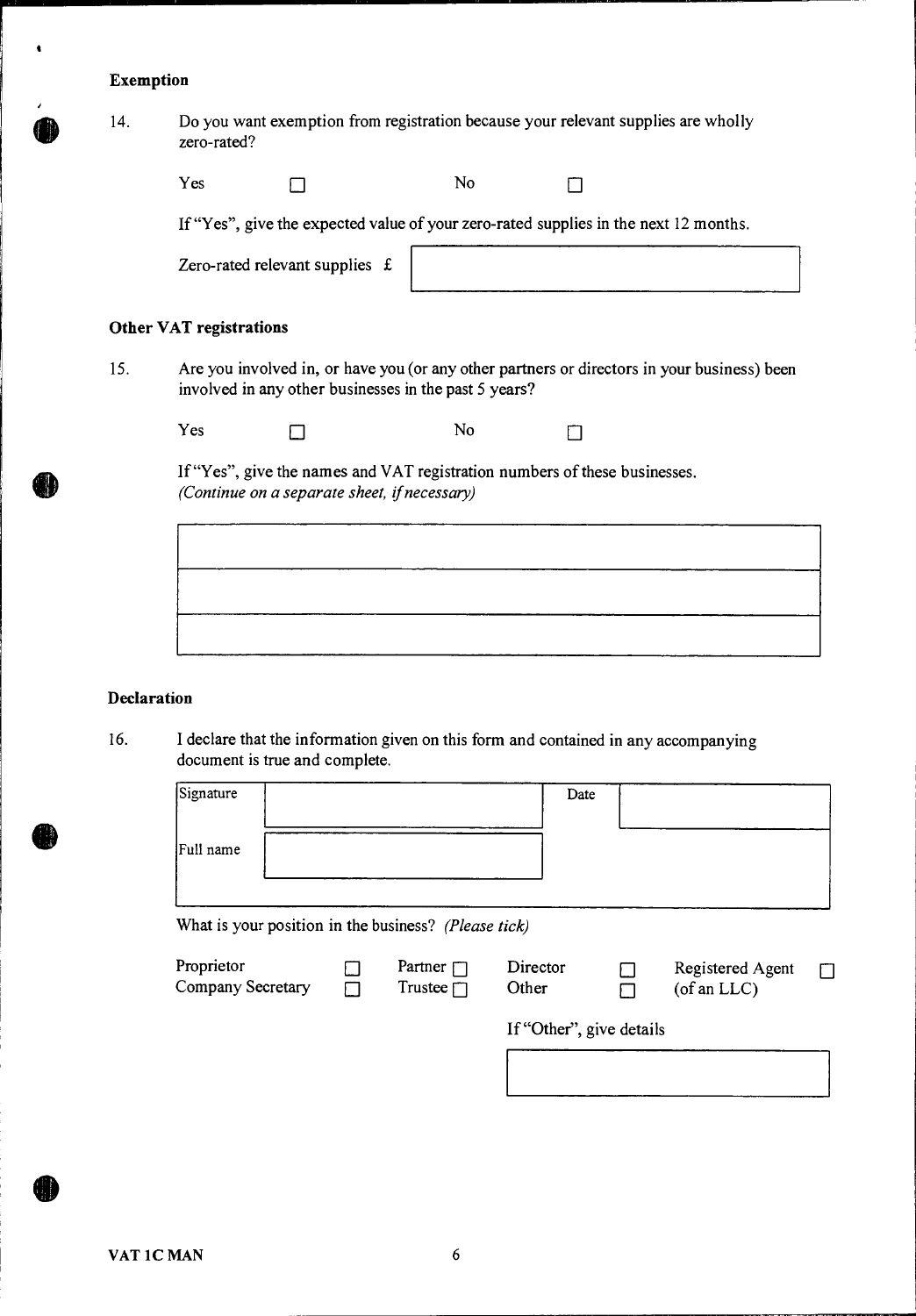## **Checklist**

4

- Have you answered every question?
- Have you signed the form?
- Partnership? Remember to complete Form VAT 2 (MAN)
- Appointing a tax representative? Remember to complete Form VAT 1TR (MAN)

### **What to do next**

When you have completed and signed the form, please send it to

Isle of Man Customs and Excise PO Box 6 Custom House North Quay Douglas Isle of Man IM99 lAG

Usually we will register you and give you a VAT registration number within 15 working days of receiving your form, provided you have given all the necessary information.

## **For office use**

|            | Local office code<br>and registration number |                             |                             |                      |        |                  |                  | Date                       | Stagger Status       |  |
|------------|----------------------------------------------|-----------------------------|-----------------------------|----------------------|--------|------------------|------------------|----------------------------|----------------------|--|
| Name       |                                              |                             |                             |                      |        |                  |                  |                            |                      |  |
| Trade name |                                              |                             |                             |                      |        |                  |                  |                            |                      |  |
|            | Trade classification                         |                             |                             |                      |        |                  | Taxable turnover |                            |                      |  |
| Rept.      | Vol                                          | Oversize<br>name<br>address | Comp<br>user                | Group<br>Div         | Intg   | Overseas         | Intg EC          |                            |                      |  |
| $\Box$     | □                                            | $\Box$                      | $\Box$                      | $\Box$               | $\Box$ | $\Box$           | □                |                            |                      |  |
|            | Value of Sales to EC                         |                             |                             |                      |        |                  |                  | Value of Purchases from EC |                      |  |
|            |                                              |                             |                             |                      |        |                  |                  |                            |                      |  |
|            | Registration                                 |                             |                             | Obligatory/Voluntary |        | Exemption        |                  | Intending                  | Transfer of Regn No. |  |
|            | Approved - Initials/Date                     |                             |                             |                      |        |                  |                  |                            |                      |  |
|            | Refused - Initials/Date                      |                             |                             |                      |        |                  |                  |                            |                      |  |
|            | Form issued - Initials/Date                  |                             | $\overline{VAT9/}$<br>Other |                      |        | VAT <sub>8</sub> |                  | Letter                     | Approval<br>letter   |  |